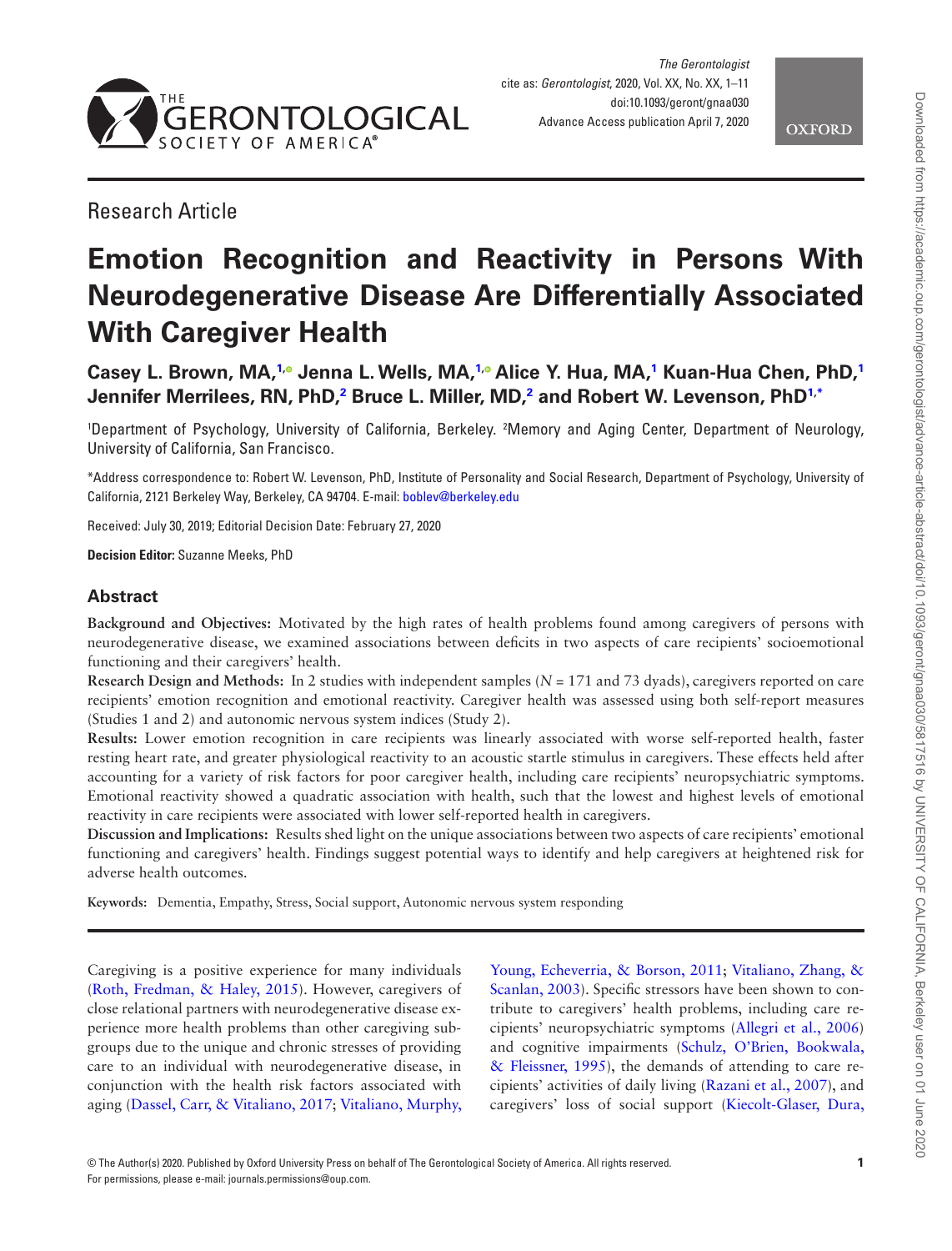[Speicher, Trask, & Glaser, 1991](#page-10-5)). Less attention has been paid to the ways that basic aspects of care recipients' socioemotional functioning affect caregiver health.

Neurodegenerative diseases, especially frontotemporal dementia (FTD), can produce pronounced deficits in key aspects of emotional functioning ([Levenson, Sturm, &](#page-10-6)  [Haase, 2014;](#page-10-6) [Sturm, Haase, & Levenson, 2016\)](#page-10-7). For example, individuals can lose their ability to recognize others' emotions (emotion recognition) and their ability to generate emotional responses (emotional reactivity). When care recipients no longer recognize emotions or fail to react emotionally, this removes an important source of social connection and support from caregivers' lives, increasing feelings of social isolation, and adding to the stress of caregiving [\(Brown et al., 2018](#page-9-2); [Chen et al., 2017](#page-9-3)). To illustrate, imagine experiencing sadness in response to the death of a family friend, while your closest loved one does not recognize your grief or does not react to the loss. These emotional deficits could be extremely upsetting, frustrating, and stressful for caregivers.

Deficits in care recipients' emotional functioning may also "get under the skin" affecting caregivers' autonomic nervous system (ANS) responding. "Still face" paradigms used in developmental psychology exemplify how a lack of emotional engagement from a previously responsive partner can affect ANS physiology. In these paradigms, when a parent maintains a neutral facial expression, babies undergo almost immediate stress, shrieking, and blubbering as their sympathetic adrenal medullary pathway increases ANS arousal and their hypothalamic pituitary adrenal axis releases cortisol [\(Kemeny, 2003](#page-9-4); [Mesman, van IJzendoorn,](#page-10-8)  [& Bakermans-Kranenburg, 2009](#page-10-8)). Similarly, adults show increased physiological stress responses when their partner is emotionally disengaged [\(Heffner et al., 2006](#page-9-5)). Moreover, a number of studies suggest that ANS reactivity to stressors is lower for individuals with high-quality relational partners whose emotional functioning is intact ([Brown,](#page-9-6)  [Beckes, Allen, & Coan, 2017](#page-9-6); [Thorsteinsson & James,](#page-10-9)  [1999](#page-10-9)). Relational partners may exert even more powerful influences on physiological responding in late life, given that the deleterious effects of negative social interactions increase with age ([Hakulinen et al., 2016](#page-9-7)).

Physiological responding in the ANS plays an important role in linking stressors to poor health. Stressors activate ANS and other physiological systems, and the chronic activation of these systems can lead to poor health ([Cohen,](#page-9-8)  [Janicki-Deverts, & Miller, 2007\)](#page-9-8). Resting ANS activity such as higher resting heart rate ([Greenland et al., 1999\)](#page-9-9) and blood pressure ([Vasan et al., 2001\)](#page-10-10) can indicate heightened risk for cardiovascular disease and nonspecific mortality risk. Heightened ANS responses following an acute stressor are indicative of increased physiological stress reactivity ([Lepore, Miles, & Levy, 1997\)](#page-10-11), which can lead to increases in blood pressure and atherosclerotic buildup in arterial walls [\(Kamarck et al., 1997\)](#page-9-10). Thus, it is reasonable to expect that changes in care recipients' emotional functioning

can adversely affect their caregiver's resting ANS physiology, ANS reactivity, and health. Yet, no studies, to the best of our knowledge, have examined how particular aspects of care recipients' emotional functioning are related to caregivers' health or ANS physiology, or compared the adverse effects of care recipients' emotional functioning with other well-established risk factors for poor caregiver health. Identifying specific stressors related to caregiver health could lead to earlier interventions that are more narrowly targeted, efficient, and effective, thereby reducing some of the huge societal burden associated with neurodegenerative disease.

## Current Studies

We conducted two studies examining whether caregivers' reports of care recipients' emotion recognition and emotional reactivity are associated with self-report and ANS indicators of caregivers' health. Caregivers completed an assessment of care recipient's emotional functioning that has been previously linked to objective care recipient emotional behaviors (validated in a dissertation; [Ascher, 2012](#page-9-11)). In Study 1 ( $N = 177$ ), caregivers provided self-reports of their own health. In Study 2, an independent sample of caregivers (*N* = 73) provided self-reports of their own health and, in addition, ANS indices of their health (i.e., resting heart rate, resting blood pressure, and ANS reactivity in response to an acoustic startle stimulus) were obtained in a laboratory study. Across studies, we hypothesized that lower emotion recognition and lower emotional reactivity in care recipients would be associated with worse health in caregivers even when controlling for the effects of other well-established risk factors for poor health, including care recipients' neuropsychiatric symptoms and cognitive decline, caregiving demands associated with care recipients' instrumental activities of daily living, and caregivers' social support from friends and family.

# **Study 1: Design and Methods**

#### **Participants**

Care recipients with neurodegenerative diseases  $(N = 177)$ were recruited from the Memory and Aging Center at the University of California, San Francisco (UCSF) between 2004 and 2013 as part of an ongoing study of the impact of neurodegenerative diseases on emotional functioning. Care recipients underwent neuropsychological and neuroimaging testing and were diagnosed using standard criteria for a number of neurodegenerative diseases. The sample included 80 individuals diagnosed with FTD, 53 with Alzheimer's disease (AD), and 44 with neurodegenerative diseases that primarily impact motor functioning (Motor), such as corticobasal syndrome, progressive supranuclear palsy, and amyotrophic lateral sclerosis. Each care recipient's primary caregiver was identified and also recruited for participation in the study. Caregivers were either spouses/significant others  $(N = 151)$ , siblings  $(N = 11)$ , adult children  $(N = 13)$ , or friends  $(N = 2)$  who self-identified as playing a primary role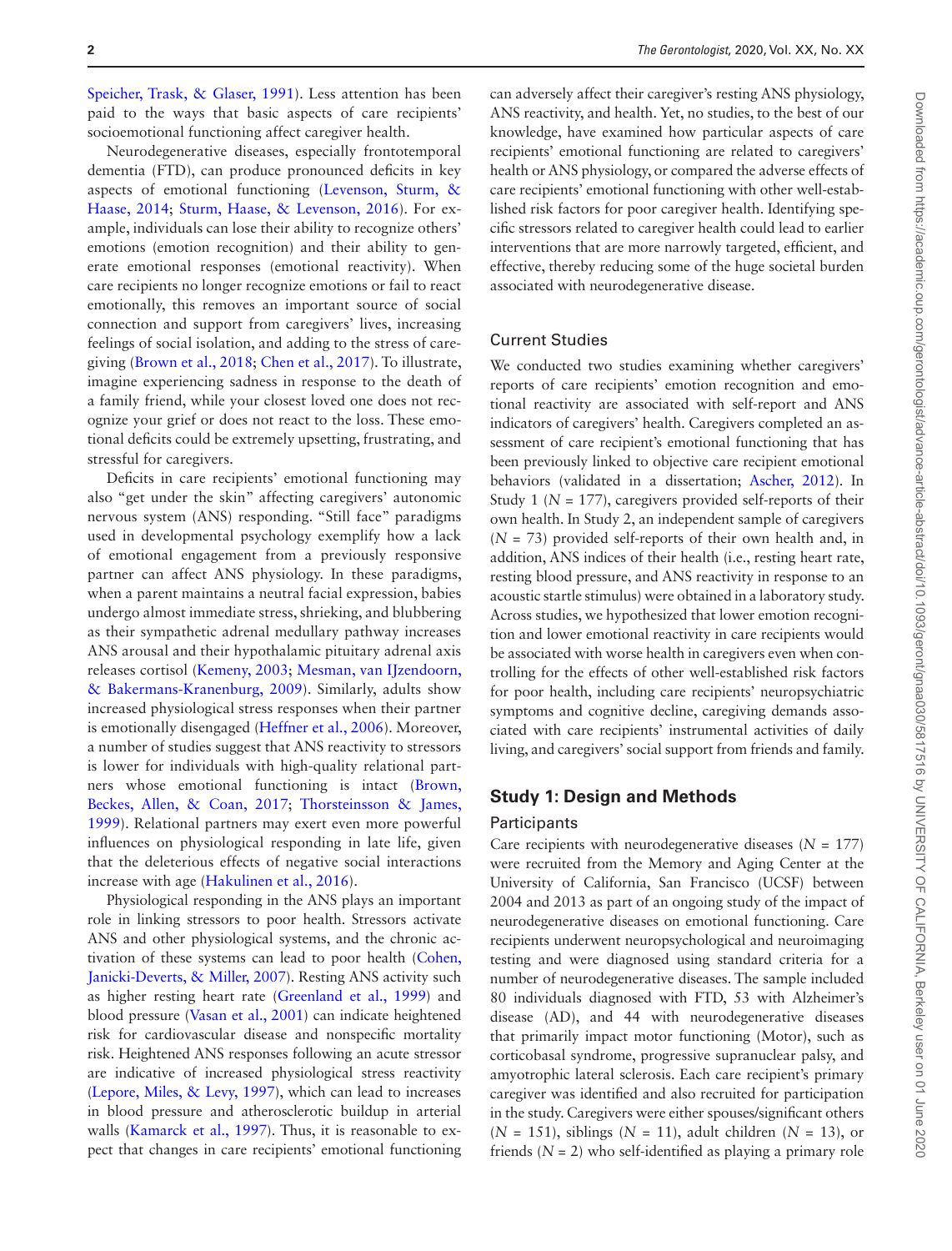in providing care to a community-dwelling care recipient. The sample was predominately Caucasian, with approximately 88% of care recipients and caregivers identifying as Caucasian, 5% Asian, 4% Latino, 2% Black or African American, and 1% mixed race. Additional sample characteristics are presented in [Table 1.](#page-2-0) [1](#page-8-0)

### Measures

All measures were completed within 3 months of the care recipient evaluation. All procedures were approved by the UC Berkeley Committee for the Protection of Human Subjects.

### **Care Recipient Diagnosis**

Care recipients underwent neuropsychological and neuroimaging testing and were diagnosed using standard criteria for a number of neurodegenerative diseases, which fall into three categories (AD, FTD, and Motor). For analyses, the diagnostic category was dummy coded (with FTD as the reference group).

## **Care Recipient Cognitive Impairment**

One hundred fifty-two care recipients' cognitive impairment was assessed using the Mini-Mental State Examination  $(MMSE; M = 22.73, SD = 5.99)$ , a well-validated measure for assessing global cognitive impairment [\(Folstein,](#page-9-12)  [Folstein, & McHugh, 1975](#page-9-12)).

## **Caregivers' Reports of Care Recipients' Emotional Functioning**

Caregivers reported on their care recipient's emotional functioning using two 10-item subscales from the Caregiver Assessment of Socioemotional Functioning ([Ascher, 2012](#page-9-11)). For the *emotion recognition* subscale, caregivers rated the extent to which care recipients were able to recognize and understand each of 10 emotions (i.e., amusement, anger, disgust, embarrassment, fear, guilt, joy, pride, sadness, shame) over the past month (e.g., "Please rate the participant's behavior in the past month for: recognizes and understands when others are feeling angry"). For the *emotional reactivity* subscale, caregivers rated the extent to which care recipients expressed each of the same 10 emotions (listed previously) over the past month (e.g., "Please rate the participant's behavior in the past month for: expresses anger"). For both subscales, responses ranged from 0 (*not at all*) to 4 (*a lot*) with a "don't know" option. Responses were averaged, and scale reliabilities were high (recognition: Cronbach's alpha = .97*, M* = 1.93, *SD* = 1.08; reactivity: Cronbach's alpha = .85, *M* = 1.71, *SD = .*62).

### **Caregivers' Self-Reported Health**

In Study 1, caregivers completed the well-validated Medical Outcomes Study 36-Item Short-Form Health Survey (SF-36; [Ware & Sherbourne, 1992\)](#page-10-12), a self-report questionnaire

assessing eight health domains. Subscales were averaged, with higher scores indicating better health ( $M = 71.57$  *SD* = 15.58).

## **Care Recipients' Neuropsychiatric Symptoms**

At UCSF, 99 care recipients' neuropsychiatric symptoms were assessed via a structured interview conducted by a nurse using the Neuropsychiatric Inventory  $(M = 23.8,$ *SD* = 21.62), a well-validated measure of neuropsychiatric symptoms ([Cummings, 1997](#page-9-13)).

#### Statistical Analyses

To test associations between care recipients' emotion recognition and caregivers' health, three linear regression models were constructed with caregivers' health as the dependent variable. In the first model, care recipients' emotion recognition served as the predictor variable. In the second model, we added care recipients' diagnosis and care recipients' cognitive impairment (MMSE) as covariates to the first model. In a third model, we added care recipients' total score on the neuropsychiatric inventory as an additional covariate to the second model.

Next, to test the association between care recipients' emotional reactivity and caregivers' health, we repeated the analysis described previously, replacing care recipients' emotion recognition with care recipients' emotional reactivity as a predictor variable in each of the three regression models. Finally, in exploratory analyses, we examined the curvilinear association between care recipients' emotional reactivity and caregivers' health. This exploratory

### <span id="page-2-0"></span>**Table 1.** Demographic Data for Care Recipients and **Caregivers**

| Group                            | $\boldsymbol{n}$ | Age           | M: F   | Cognitive<br>impairment<br>(MMSE) |
|----------------------------------|------------------|---------------|--------|-----------------------------------|
| Study 1 FTD care<br>recipients   | 80               | 63.52 (7.88)  | 43:37  | 24.23 (5.61)                      |
| Study 1 AD care<br>recipients    | 53               | 63.54(8.61)   | 28:25  | 21.72 (5.63)                      |
| Study 1 Motor<br>care recipients | 44               | 67.31 (6.55)  | 23:21  | 24.15 (6.29)                      |
| Study 1<br>caregivers            | 177              | 62.04 (11.58) | 74:103 |                                   |
| Study 2 FTD care<br>recipients   | 35               | 65.94 (7.90)  | 19:16  | 25.17 (3.24)                      |
| Study 2 AD care<br>recipients    | 16               | 59.56 (15.87) | 8:8    | 23.83 (4.30)                      |
| Study 2 Motor<br>care recipients | 22               | 64.32 (10.75) | 12:10  | 24.33 (6.59)                      |
| Study 2 caregivers               | 73               | 64.05 (11.04) | 29:44  |                                   |

*Note*: AD = Alzheimer's disease; FTD = frontotemporal dementia; MMSE = Mini-Mental State Examination.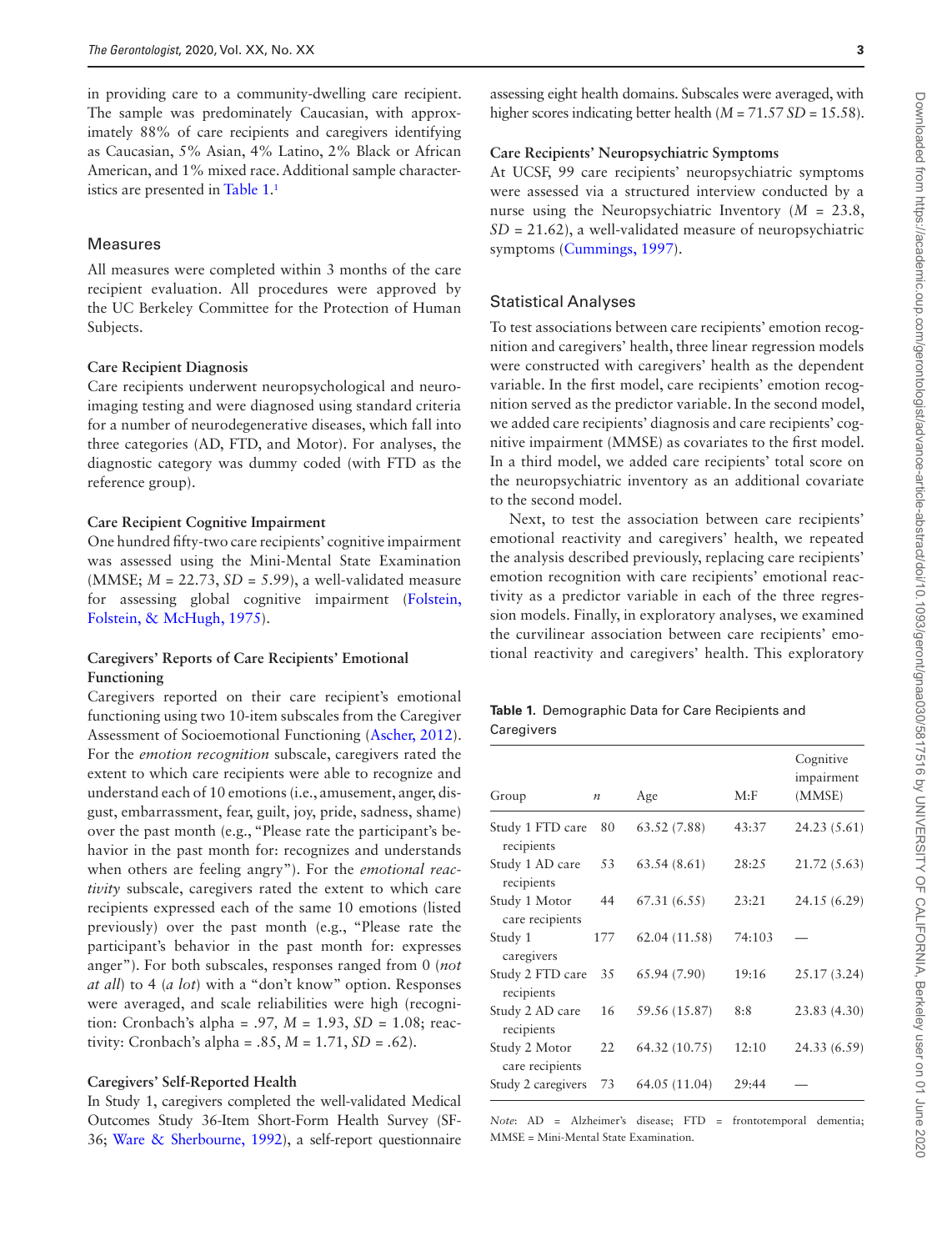analysis was motivated by the possibility that, in addition to underexpressivity, overexpressivity (e.g., inappropriate laughter, angry outbursts) can be difficult for caregivers and could contribute to health problems. We used three polynomial hierarchical regression models, with caregiver health as the dependent variable. In the first model, care recipients' emotional reactivity was entered in the first step, and the quadratic effect of care recipients' emotional reactivity (emotional reactivity squared) was entered in the second step. In the second model, we added care recipient diagnosis (coded as above) and cognitive impairment in the first step of the model as covariates. In the third model, we added care recipients' total score on the neuropsychiatric inventory as an additional covariate in the first step of the model.

## **Results**

# Care Recipients' Emotion Recognition and Caregivers' Self-Reported Health

Lower care recipients' emotion recognition (predictor variable) was associated with lower caregivers' health (dependent variable), β = .28, *t*(167) = 3.77, *p* < .001. This association remained significant when we added diagnosis and cognitive impairment (MMSE) as covariates, β = .29, *t*(139) = 3.50,  $p = .001$ . Finally, when we added care recipients' neuropsychiatric symptoms to the model, lower care recipients' emotion recognition and fewer care recipients' neuropsychiatric symptoms were both independently associated with lower caregiver health,  $β = .31$ ,  $t(71) = 2.68$ ,  $p = .009$  and  $β = -.40$ ,  $t(71) = -3.41$ ,  $p = .001$ , respectively. [Table 2](#page-4-0) presents adjusted results from the final model.

# Care Recipients' Emotional Reactivity and Caregivers' Self-Reported Health

Care recipients' emotional reactivity was not significantly associated with caregivers' health,  $\beta = .05$ ,  $t(173) = 0.61$ ,  $p = .54$ , even after we included care recipients' diagnosis and cognitive impairment as covariates, β = .03, *t*(145) = 0.34, *p* = .73.

Results from exploratory curvilinear analyses revealed a significant change in  $R<sup>2</sup>$  with the addition of the quadratic effect  $F(1, 172) = 7.55$ ,  $p = .007$ , such that the lowest and highest levels of care recipients' emotional reactivity were associated with lower caregivers' selfreported health,  $β = -.21, t(172) = -.2.75, p = .007.<sup>2</sup>$  $β = -.21, t(172) = -.2.75, p = .007.<sup>2</sup>$  $β = -.21, t(172) = -.2.75, p = .007.<sup>2</sup>$ This effect remained significant when diagnosis and cognitive impairment were included as covariates,  $\beta$  =  $-.22$ ,  $t(144)$  =  $-.273$ ,  $p$  =  $.007$ ,  $F(1, 144)$  = 7.45,  $p = .007<sup>3</sup>$  Finally, when care recipients' neuropsychiatric symptoms were included, emotional reactivity (curvilinear) and neuropsychiatric symptoms (linear) were both independently predictive of caregivers' health,  $\beta = -.34$ ,  $t(74) = -3.53$ ,  $p = .001$  and  $\beta = -.49$ ,

*t*(74) = −4.87, *p* < .001, respectively. [Tables 2](#page-4-0) and [3](#page-4-1) display adjusted results from the final models.

# **Preliminary Discussion**

Results from Study 1 revealed that caregivers' reports of care recipients' emotional functioning were related to caregivers' self-reported health independently of care recipients' neuropsychiatric symptoms. Specifically, low levels of care recipients' emotion recognition were linearly associated with lower caregiver health. For care recipients' emotional reactivity, we found evidence for a curvilinear relationship with high and low levels of emotional reactivity associated with lower caregiver health. Study 1 was limited in that both measures of care recipients' emotional functioning and caregiver health were based on caregivers' reports (thus, associations may have been inflated by common method variance). To address these issues, in Study 2, we reexamined this association in an independent sample adding more objective ANS indices of caregivers' health and additional covariates.

# **Study 2: Design and Methods**

## **Participants**

An independent sample of care recipients with neurodegenerative disease  $(N = 73)$  and their caregivers  $(N = 73)$  were recruited, evaluated, and diagnosed between 2013 and 2016 using the same methodology as Study 1. Diagnoses included FTD (*n* = 35), AD (*n* = 16), and other diagnoses (primarily motor; *n* = 22). Caregivers were either spouses/significant others ( $n = 65$ ) or siblings, adult children, or friends (*n = 8*). The sample was predominately Caucasian (80%; 9% Asian, 2% Latino, 2% Black or African American, and 7% other race). Additional sample characteristics for Studies 1 and 2 are presented in [Table 1](#page-2-0).

#### Apparatus

ANS physiology was monitored using a BIOPAC polygraph, and data acquisition and analysis software written by Robert W. Levenson. The program calculated secondby-second averages for the following measures: (a) heart rate—measured as the interbeat interval (IBI) of successive R waves; (b and c) finger pulse transit time and amplitude; (d) ear pulse transmission time; (e) skin conductance level; (f) systolic blood pressure; and (g) diastolic blood pres-sure. See [Supplementary Section 1](http://academic.oup.com/gerontologist/article-lookup/doi/10.1093/geront/gnaa030#supplementary-data) for additional details regarding physiological measures. Although the device used to measure second-by-second blood pressure during the reactivity task is a reliable indicator of blood pressure changes over time, it is not a reliable measure of absolute blood pressure levels ([Remmen et al., 2002](#page-10-13)). Thus, at the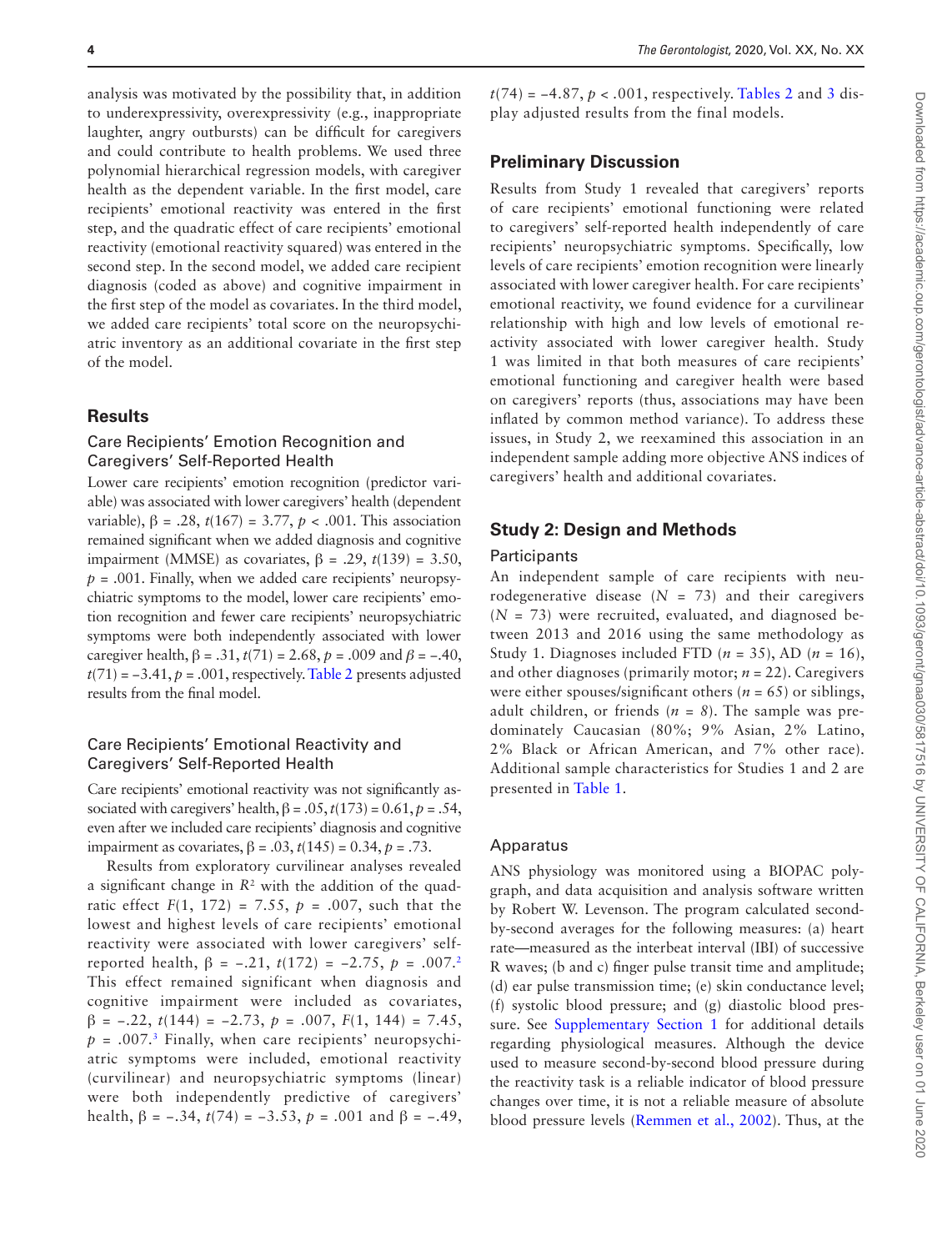<span id="page-4-0"></span>

| Table 2. Adjusted Results From Full Models Examining Associations Between Care Recipients' Emotional Reactivity and |  |  |  |  |
|---------------------------------------------------------------------------------------------------------------------|--|--|--|--|
| Caregivers' Subjective Health                                                                                       |  |  |  |  |

|                |                                                      |                  |      | Study 1: subjective health |              |            |                  |           | Study 2: subjective health |              |            |
|----------------|------------------------------------------------------|------------------|------|----------------------------|--------------|------------|------------------|-----------|----------------------------|--------------|------------|
| Step           |                                                      | $\boldsymbol{B}$ | SE   | $\beta$                    | $\Delta R^2$ | $\Delta F$ | $\boldsymbol{B}$ | <b>SE</b> | $\beta$                    | $\Delta R^2$ | $\Delta F$ |
| $\mathbf{1}$   |                                                      |                  |      |                            | $.27***$     | 5.52       |                  |           |                            | $.39**$      | 3.77       |
|                | Care recipient diagnosis (AD)                        | $-7.13$          | 3.98 | $-0.22$                    |              |            | 0.22             | 0.22      | 0.14                       |              |            |
|                | Care recipient diagnosis<br>(Motor)                  | $-7.68$          | 4.41 | $-0.19$                    |              |            | $-0.16$          | 0.17      | $-0.12$                    |              |            |
|                | Care recipient cognitive impair-<br>ment (MMSE)      | 0.17             | 0.28 | 0.06                       |              |            | 0.00             | 0.02      | 0.03                       |              |            |
|                | Care recipient neuropsychiatric<br>symptoms          | $-0.37$          | 0.08 | $-0.52***$                 |              |            |                  |           |                            |              |            |
|                | Care recipient emotional reac-<br>tivity (linear)    | 3.44             | 1.74 | 0.21                       |              |            | 0.12             | 0.08      | 0.20                       |              |            |
|                | Caregiving demands for iADLs                         |                  |      |                            |              |            | $-0.14$          | 0.07      | $-0.26$                    |              |            |
|                | Social support (not from care<br>recipient)          |                  |      |                            |              |            | 0.30             | 0.22      | 0.19                       |              |            |
|                | Caregiver comorbid health<br>conditions              |                  |      |                            |              |            | $-0.31$          | 0.11      | $-0.35**$                  |              |            |
| $\overline{2}$ |                                                      |                  |      |                            | $.11**$      | 12.49      |                  |           |                            | .03          | 1.87       |
|                | Care recipient diagnosis (AD)                        | $-7.62$          | 3.71 | $-0.23*$                   |              |            | 0.23             | 0.21      | 0.14                       |              |            |
|                | Care recipient diagnosis<br>(Motor)                  | $-6.87$          | 4.12 | $-0.17$                    |              |            | $-0.20$          | 0.17      | $-0.15$                    |              |            |
|                | Care recipient cognitive impair-<br>ment (MMSE)      | 0.17             | 0.26 | 0.06                       |              |            | 0.00             | 0.02      | $-0.02$                    |              |            |
|                | Care recipient neuropsychiatric<br>symptoms          | $-0.35$          | 0.07 | $-0.49***$                 |              |            |                  |           |                            |              |            |
|                | Care recipient emotional reac-<br>tivity (linear)    | 2.18             | 1.66 | 0.14                       |              |            | 0.14             | 0.09      | 0.23                       |              |            |
|                | Care recipient emotional reac-<br>tivity (quadratic) | $-4.32$          | 1.22 | $-0.34**$                  |              |            | $-0.07$          | 0.05      | $-0.18$                    |              |            |
|                | Caregiving demands for iADLs                         |                  |      |                            |              |            | $-0.15$          | 0.07      | $-0.29*$                   |              |            |
|                | Social support (not from care<br>recipient)          |                  |      |                            |              |            | 0.23             | 0.22      | 0.14                       |              |            |
|                | Caregiver comorbid health<br>conditions              |                  |      |                            |              |            | $-0.33$          | 0.11      | $-0.37**$                  |              |            |

*Note*: AD = Alzheimer's disease; iADL = instrumental activities of daily living; MMSE = Mini-Mental State Examination.  ${}^*p < .05.$ <br/> ${}^*^*p < .01.$ <br/> ${}^*^*p < .001.$ 

<span id="page-4-1"></span>

|  | Table 3. Intercorrelations Between Study 2 Variables |  |  |  |
|--|------------------------------------------------------|--|--|--|
|--|------------------------------------------------------|--|--|--|

|                                     |          | 2       | 3        | $\overline{4}$ | 5       | 6      | 7     | 8      | 9              | 10     | 11 |
|-------------------------------------|----------|---------|----------|----------------|---------|--------|-------|--------|----------------|--------|----|
| 1. Emotion recognition              |          |         |          |                |         |        |       |        |                |        |    |
| 2. Emotional reactivity             | $.35***$ |         |          |                |         |        |       |        |                |        |    |
| 3. Self-reported health             | $.43**$  | .18     |          |                |         |        |       |        |                |        |    |
| 4. Resting heart rate (IBI)         | $.32**$  | $-.02$  | $.44**$  | 1              |         |        |       |        |                |        |    |
| 5. Resting systolic blood pressure  | .04      | .06     | $-.16$   | $-.26+$        | 1       |        |       |        |                |        |    |
| 6. Resting diastolic blood pressure | $-.11$   | $-.03$  | $-.21$   | $-.27*$        | $.56**$ |        |       |        |                |        |    |
| 7. Physiological reactivity         | $-.27*$  | $-.09$  | .03      | .12            | $-.12$  | $-.01$ | 1     |        |                |        |    |
| 8. Specific health conditions       | $-.12$   | .21     | $-.24+$  | $-.32*$        | .16     | .21    | $-.2$ |        |                |        |    |
| 9. Cognitive impairment             | $-.03$   | $-.23+$ | .11      | .18            | .03     | .04    | .01   | $-.10$ | $\overline{1}$ |        |    |
| 10. Activities of daily living      | $-.39**$ | $-.01$  | $-.33**$ | $-.18$         | .01     | $-.11$ | .04   | $-.04$ | $-.37**$       |        |    |
| 11. External social support         | $.21+$   | .11     | $.27*$   | $.37**$        | .01     | .09    | .04   | $-.09$ | $.26*$         | $-.17$ |    |

*Note*: IBI = interbeat interval.

+ *p* < .1. \**p* < .05.\*\**p* < .01.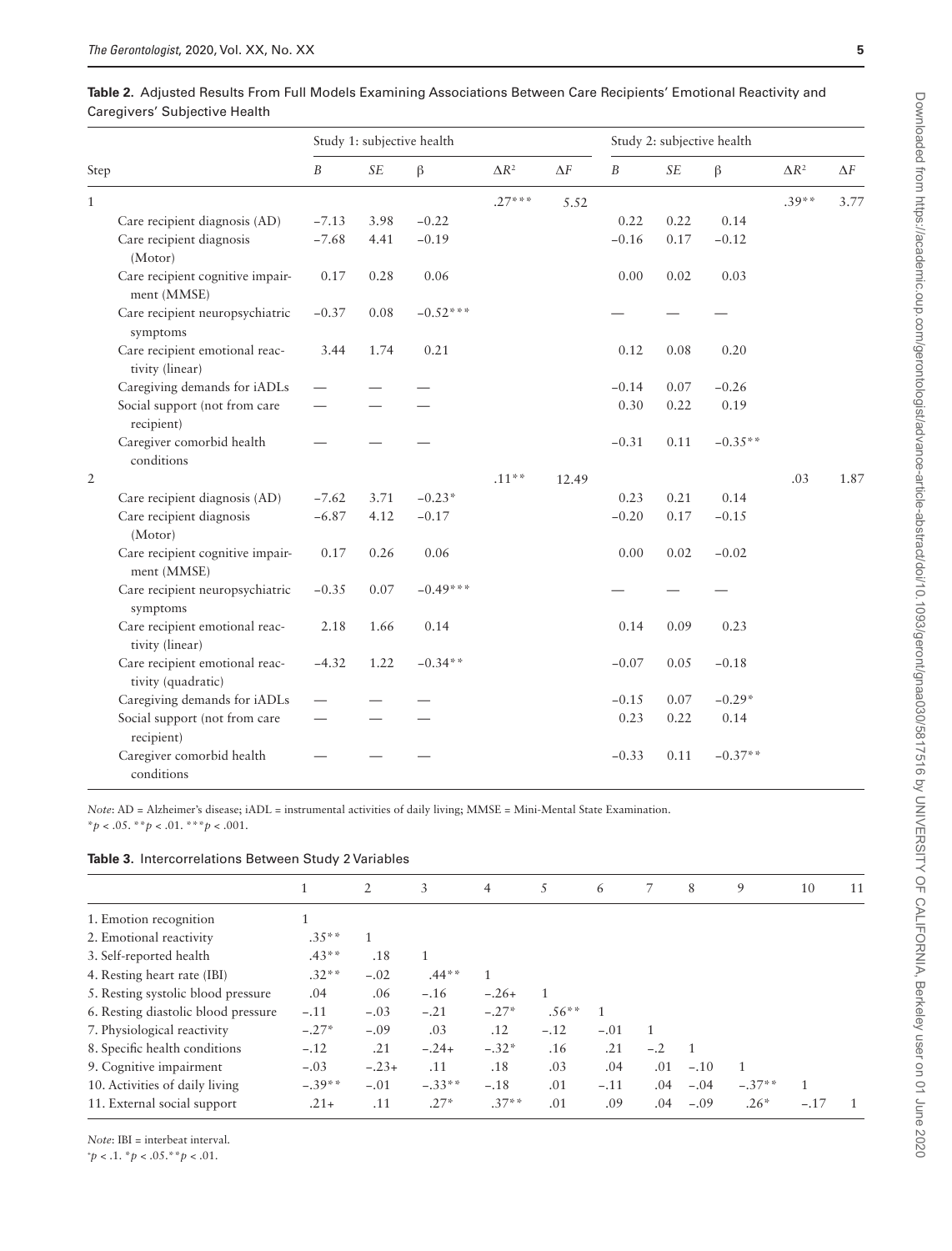beginning of the laboratory protocol, caregivers' resting systolic and diastolic blood pressure were also measured using a single reading from a GE medical systems Dynamap Pro 100–400 Patient Monitor.

# Procedure

Within 3 months of the UCSF evaluation of the care recipient, the caregiver completed questionnaires and visited the Berkeley Psychophysiology Laboratory at the University of California, Berkeley, to participate in a comprehensive assessment of emotional functioning ([Levenson et al., 2008](#page-10-14)). Following consent, caregivers' resting systolic and diastolic blood pressures and hearing were measured. All caregivers could hear at least an 80 dB stimulus at 4,000 Hz. Next, caregivers were seated in an experimental room, and physiological sensors were attached. For the present study, we used data from an unanticipated startle trial where participants were told to relax and watch the screen. An "X" appeared on the screen for a 60-s pretrial rest period along with the instructions to "watch the X, please." After 60-s, a startle stimulus (a 115-dB, 100-ms burst of white noise, akin to a gunshot) was presented without warning using hidden speakers located behind the participant. The "X" remained on the screen for another 60 s following the startle stimulus.

## Measures

For Study 2, we obtained a number of measures using the same methods described for Study 1, including care recipients' diagnosis (AD, Motor, FTD), cognitive impairment ( $M = 24.65$ ,  $SD = 4.63$ ), and caregivers' reports of care recipients' emotional functioning (emotion recognition: Cronbach's alpha = .77, *M* = 2.52, *SD* = 1.15; and emotional reactivity: Cronbach's alpha = .96, *M* = 1.66, *SD* = 0.70). Additionally, we obtained the measures described below.

#### **Caregivers' Self-Reported Health**

Caregivers completed: (a) several subscales related to physical health from the SF-36, including physical functioning, pain, and role limitations due to physical health problems, and (b) three individual items assessing perceived general health and health change: (i) "In general would you say your health is …" 1 (*poor*) to 5 (*excellent*); (2) "Compared to one year ago: How would you rate your health in general now?" on a scale of 1 (*much worse*) to 5 (*much better*); and (3) "Do you feel your health has suffered because of your involvement with the participant?" on a scale of 0 (*never*) to 4 (*nearly always*).

To control for Type I error related to having multiple dependent measures, we computed a single health measure by normalizing all inventories and the three health items (inverting when appropriate) and averaging to produce a composite score in which higher scores indicated better health. This composite measure was moderately reliable (Cronbach's alpha = .67). Because this

composite had not been used previously in the literature, we also conducted independent analyses for each subscale and health item when effects were significant ([Supplementary Section 2\)](http://academic.oup.com/gerontologist/article-lookup/doi/10.1093/geront/gnaa030#supplementary-data).

## **Caregivers' ANS Health Indices**

To obtain a measure indicative of *resting heart rate*, we averaged the IBIs that occurred during the 20-s period preceding the onset of the acoustic startle, with longer (higher) IBIs reflecting slower heart rate. For *resting systolic and diastolic blood pressure*, we used the single measure obtained prior to the start of the assessment of emotional functioning.

To obtain measures of *ANS reactivity* to the unanticipated startle, we first computed a single composite measure of ANS reactivity ([Gross & Levenson, 1997](#page-9-16)) to reduce the Type I error associated with multiple physiological measures. For each physiological measure, we extracted the final 20 s of the rest period preceding the acoustic startle (these were most distant from initial instructions) and the 15 s immediately following the startle (sufficient to incorporate the full ANS response to the startle) to form a time series of 35 values. We then normalized each of these time series inverted the values for IBI, finger pulse transmission time, and ear pulse transmission time, and computed an average for each second. In this composite measure, higher values were associated with greater physiological activation. A reactivity score was then computed by subtracting the average of the 20-s rest period from the 15-s poststartle period. When effects were significant, we also examined results for each channel independently for exploratory purposes ([Supplementary Section 1](http://academic.oup.com/gerontologist/article-lookup/doi/10.1093/geront/gnaa030#supplementary-data)).

## **Caregiver Social Support**

We used an adapted version of the Lubben Social Network Scale that assessed social support from friends, neighbors, or family members other than the care recipient [\(Lubben,](#page-10-15)  [1988](#page-10-15)). Caregivers were asked three items (e.g., How many relatives, friends, neighbors, other than the participant do you feel you can call on for help with chores, transportation, etc.?), and responded on a scale of 0 (*0*) to 5 (*9+*). Responses were averaged, with higher scores reflecting greater social support  $(M = 1.28, SD = 0.37)$ .

## **Caregiving Demands for Care Recipient's Instrumental Activities of Daily Living**

Instrumental activities of daily living (iADLs) were measured by an adapted version of the Lawton–Brody iADL Scale ([Lawton & Brody, 1969\)](#page-10-16). Specifically, caregivers were asked, "In the past month, how much did you help the participant with the activities listed below?" and they responded on a scale of 1 (*not at all*) to 5 (*always*) for each of eight activities (e.g., food preparation, responsibility for own medications). Responses were averaged, with higher scores reflecting greater caregiving demands for care recipient's iADLs (*M* = 2.67, *SD* = 1.21).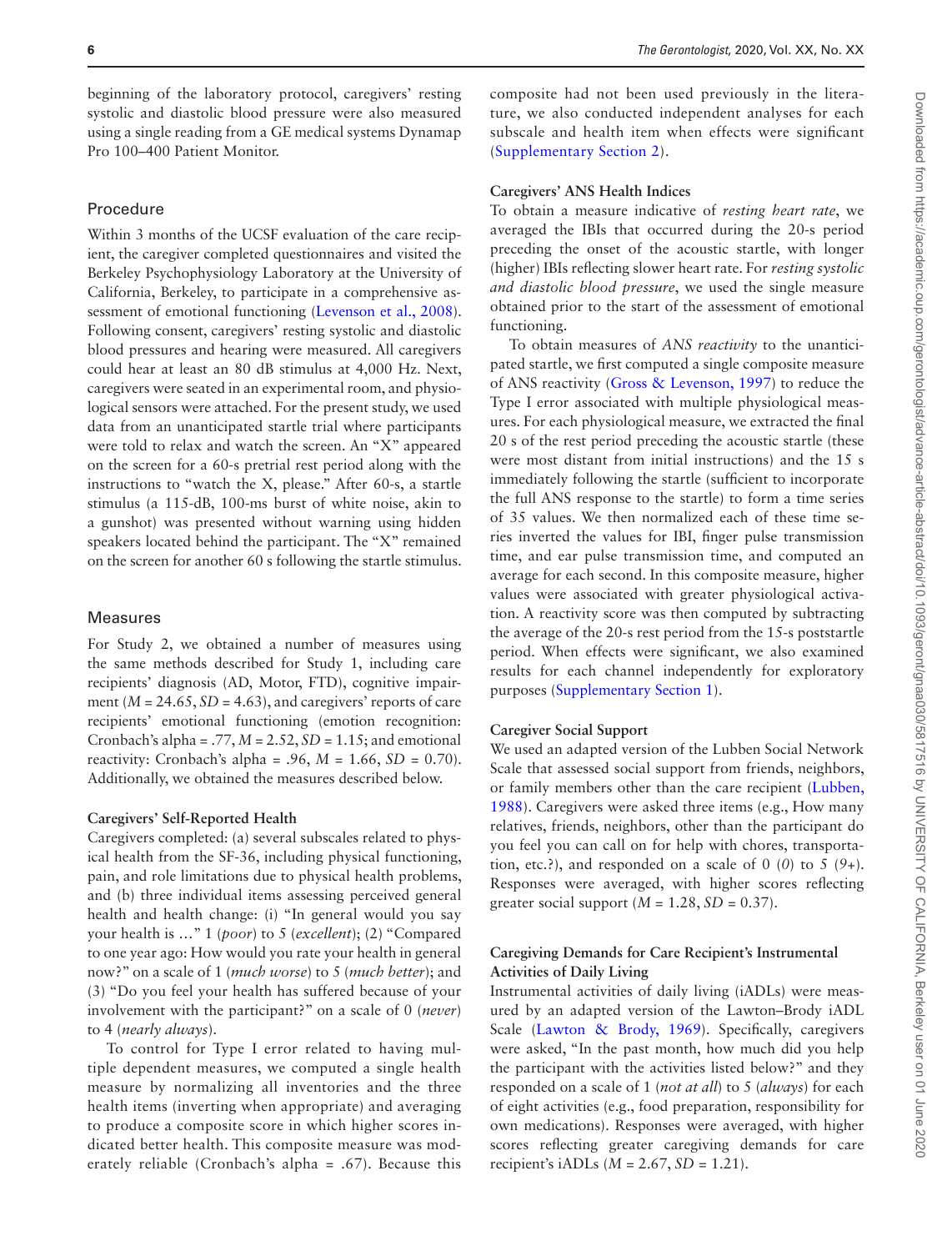*Comorbid health conditions* were operationalized as the number of specific health conditions endorsed by caregivers, including heart conditions, lung disease, di abetes, stroke, kidney and liver problems, and cancer  $(M = 0.63, SD = 0.72)$ .

# Statistical Analyses

In our primary analyses, we used linear regressions to ex amine associations between care recipient emotion recog nition and several dependent variables: (a) self-reported health, (b) resting heart rate, (c) resting systolic blood pressure, (d) resting diastolic blood pressure, and (e) ANS reactivity to an acute stressor. For each dependent vari able, we first ran a linear regression with care-recipient emotion recognition as the predictor. If an association was found, we included Study 2 covariates in the model to as sess the robustness of the association. Study 2 covariates included patient diagnosis (as coded in Study 1), cognitive impairment (MMSE), caregivers' demands for iADLs, so cial support, and comorbid health conditions.

Next, for each of the five dependent variables listed pre viously, we followed the analytic strategy used in Study 1 and conducted a polynomial hierarchical regression to test the quadratic association with care recipient emotional re activity. If an association was found, we included Study 2 covariates in the model to assess the robustness of the association.

# **Results**

#### Preliminary Analyses

[Table 4](#page-6-0) displays correlations between all variables. Caregivers responded with increased ANS activation to the acoustic startle; a repeated-measures analysis of vari ance comparing the prestartle physiological composite to the poststartle physiological composite was significant, *F*(1, 72) = 50.95, *p* < .001, partial η<sup>2</sup> = .41 ( $M_{\text{prestrate}}$  = −0.16,  $SD = 0.31$ ), ( $M_{\text{poststrate}} = 0.17$ ,  $SD = 0.42$ ). We also examined correlations between caregivers' self-reported health and the ANS measures. Caregivers with better self-reported health had slower resting heart rate,  $r(59) = .44$ ,  $p < .001$ , but no associations were found between self-reported health and resting systolic blood pressure,  $r(57) = -.16$ ,  $p = .22$ , diastolic blood pressure,  $r(57) = -.21 p = .11$ , or physiological reactivity to the acoustic startle stimulus,  $r(65) = .03$ , *p* = .79.

# Care Recipients' Emotion Recognition and Caregivers' Health

## **Caregivers' Self-Reported Health**

<span id="page-6-0"></span>As in Study 1, lower care recipients' emotion recognition was associated with worse caregivers' health,  $\beta = .43$ ,  $t(66) = 3.82$ ,  $p < .001$ , even after including all Study 2 covariates in the model,  $β = .34, t(42) = 2.27, p = .028$ .

|                                          |         | Study 1: subjective health |                      |         | Study 2: subjective health |                 |          | Study 2: resting heart rate |                |                 | Study 2: ANS reactivity  |                  |
|------------------------------------------|---------|----------------------------|----------------------|---------|----------------------------|-----------------|----------|-----------------------------|----------------|-----------------|--------------------------|------------------|
|                                          |         | SE <sub></sub>             | $\circ$              | B       | <b>SE</b>                  | ≌               | B        | <b>SE</b>                   | ß              | B               | SE <sub></sub>           | ≌                |
| Care recipient emotion recognition       | 4.89    | 1.82                       |                      | 0.18    |                            |                 | 41.75    | 19.21                       | $.36*$         |                 | 0.06                     | $-.43*$          |
| Care recipient diagnosis (AD)            | $-6.98$ | 3.81                       | $31**$<br>-21<br>-16 | 0.24    | $0.08$<br>$0.20$           | $.34*$<br>$.15$ | $-22.88$ | 48.55<br>46.64              | $-0.7$         | $-0.14$<br>0.04 | 0.15                     |                  |
| Care recipient diagnosis (Motor)         | $-6.54$ | 4.43                       |                      | $-0.29$ | $0.18$<br>$0.02$           | $-22$           | $-33.82$ |                             | $-11$          | 0.03            | 0.13                     | 0.03             |
| Care recipient cognitive impairment      | 0.21    | 0.28                       | 0.08                 | 0.01    |                            | $\ddot{5}$      | 5.52     | 4.26                        | $\ddot{.}19$   |                 | 0.01                     | $-21$            |
| Care recipient neuropsychiatric symptom  | $-0.28$ | 0.08                       | $-40**$              |         | $\overline{\phantom{a}}$   | $\overline{1}$  |          |                             |                | $\overline{1}$  | $\overline{\phantom{a}}$ | $\overline{1}$   |
| Caregiving demands for iADLs             |         |                            |                      | $-0.07$ | 0.07                       | $-13$           | 3.59     | 17.69                       | .03            |                 | 0.05                     | $-18$            |
| Social support (not from care recipient) |         |                            |                      | 0.29    | 0.21                       | .18             | 74.93    | 51.83                       | $\overline{c}$ | $-0.06$<br>0.01 | 0.15                     | $\overline{0}$ . |
| Caregiver comorbid health conditions     |         |                            |                      | $-0.21$ | 0.11                       |                 | 34.18    | 26.87                       | $-18$          | $-0.14$         | 0.08                     | $-26$            |

*Note*: AD = Alzheimer's disease; ANS = autonomic nervous system; iADL = instrumental activities of daily living. \**p* < .05. \*\**p* < .01. \*\*\**p* < .001.  $k_p < 0.05$ ,  $k_{**} = 0.01$ ,  $k_{**} = p < 0.00$ .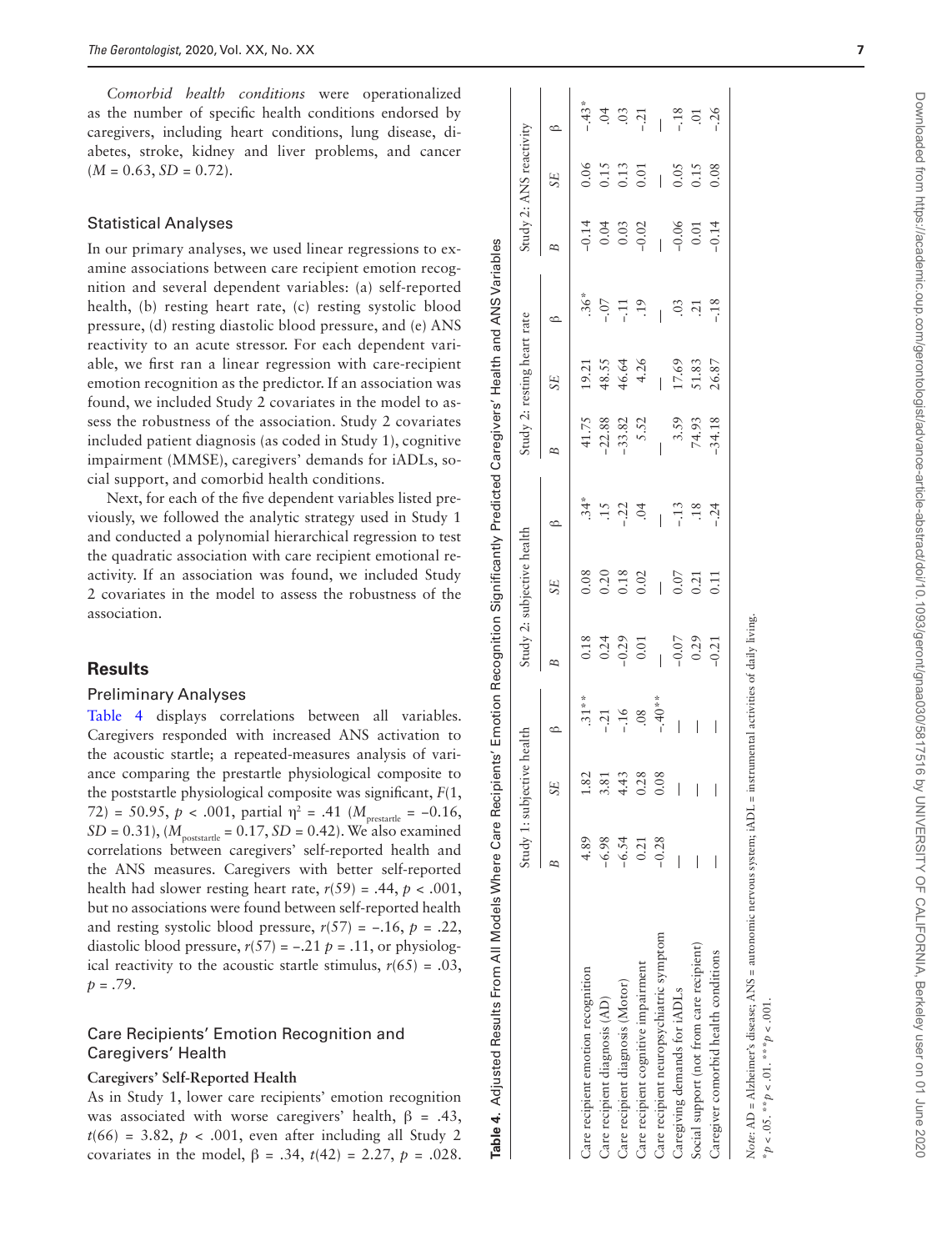Associations between care recipients' emotion recognition and caregivers' health were similar across the individual self-reported health subscales ([Supplementary Section 2\)](http://academic.oup.com/gerontologist/article-lookup/doi/10.1093/geront/gnaa030#supplementary-data).

#### **Caregivers' ANS Health Indices**

For *resting heart rate*, lower care recipients' emotion recognition was significantly associated with faster caregivers' resting heart rate,  $β = .32, t(64) = 2.69, p = .009$ , even after including all Study 2 covariates in the model,  $β = .36, t(40) = 2.17$ ,  $p = .036$ . We did not find any associations between care recipients' emotion recognition and caregivers' *resting systolic blood pressure*,  $β = .04$ ,  $t(62) = 0.32$ ,  $p = .75$ , or *resting diastolic blood pressure*, β = −.11, *t*(62) = −0.89, *p* = .38.

For *ANS reactivity*, lower care recipients' emotion recognition (predictor variable) was significantly associated with greater caregivers' ANS reactivity to the acoustic startle,  $\beta$  =  $-.27$ ,  $t(71)$  =  $-.236$ ,  $p = .021$ , even after including all Study 2 covariates in the model,  $\beta = -.43$ ,  $t(43) = 2.47, p = .018.$ 

# Care Recipients' Emotional Reactivity and Caregivers' Health

### **Caregivers' Self-Reported Health**

Following the analytic strategy used in Study 1, a polynomial hierarchical regression revealed a marginally significant change in  $R<sup>2</sup>$  for the addition of the quadratic effect of emotional reactivity  $F(1, 65) = 3.38$ ,  $p = .071$ , such that lowest and highest levels of care recipients' emotional reactivity were marginally associated with worse caregivers' health,  $β = -.22, t(65) = -1.84, p = .071$ . However, when covariates were included in the model, the quadratic effect was not statistically significant,  $F(1, 42) = 1.86$ ,  $p = .179$ .

#### **Caregivers' ANS Health Indices**

There were no significant curvilinear relationships between care recipients' emotional reactivity and any of caregivers' ANS health indices, including resting heart rate, β = −.02, *t*(64) = −0.12, *p* = .90, systolic blood pressure,  $β = .05, t(62) = 0.45, p = .65, diastolic blood pressure,$  $β = -.03, t(62) = -0.23, p = .82$ , or ANS reactivity,  $β = -.09$ , *t*(71) = −0.77, *p* = .45.

## **Discussion and Implications**

In the present study, we examined associations between caregivers' reports of two aspects of care recipients' emotional functioning, emotion recognition and emotional reactivity, and caregivers' health. Results from two independent samples indicate that lower emotional recognition in care recipients was associated with worse self-reported health in caregivers. Similar results were also found when using more objective ANS health indices in Study 2, with lower emotion recognition in care recipients associated with faster resting heart rate and greater ANS reactivity to an unanticipated acoustic startle in caregivers.<sup>[4](#page-9-17)</sup> Although additional research is needed

to examine specific psychological pathways (e.g., loneliness, subjective stress) through which care recipients' emotion recognition deficits link to worse caregiver health, these findings lend support to theories that suggest emotion recognition plays a central role in reducing a partner's arousal in response to stressors ([Paivio & Laurent, 2001](#page-10-17)). Caregivers of persons with emotion recognition deficits may be especially vulnerable to the increasing health risks posed by social and emotional stressors that come with age [\(Charles & Luong, 2013\)](#page-9-18) because they lose the stress-buffering support of a close relational partner while facing the added stressor of providing care to an individual who can no longer recognize emotions. Although older adults typically employ interpersonal strategies to protect themselves from negative emotional arousal (e.g., retaining only their closest, most supportive relationships and using strategies to de-escalate negative interactions; [Rook &](#page-10-18)  [Charles, 2017\)](#page-10-18) these kinds of strategies may prove futile when one's closest relational partner loses the ability to recognize emotions. Thus, additional research is also needed to examine whether care recipient emotional deficits have a more deleterious effect on older caregivers.

Findings for care recipients' emotional reactivity were not as clear-cut. We found some evidence for a curvilinear relationship between care recipients' emotional reactivity and caregivers' self-reported health, suggesting that care recipients who over- or underexpress emotions have caregivers with worse subjective health. However, this curvilinear effect was less robust, becoming nonsignificant in Study 2 after including covariates, and was not observed for objective ANS measures. Nonetheless, it makes sense that when it comes to emotional reactivity, too much or too little can both have downsides. A number of challenging symptoms in care recipients (e.g., inappropriate laughter) can be viewed as indicative of high levels of emotional reactivity. Similarly, research suggests that forms of underexpression of emotion in care recipients (e.g., apathy) are also associated with worse caregiver outcomes (e.g., [Landes, Sperry, Strauss, & Geldmacher, 2001](#page-10-19)). Although atypical emotional reactivity may be difficult for caregivers, changes in emotional reactivity may not have the same degree of interpersonal influence as changes in emotion recognition. Whereas emotion recognition deficits will likely be noticed during interpersonal interactions (e.g., when caregivers' emotions go unrecognized), emotional reactivity deficits can occur outside of interpersonal interactions (e.g., lack of disgust reactivity leading to eating rotten food). More research is needed to understand fully the adverse effects of disease-related alterations in care recipients' emotional reactivity on caregivers' health. The associations are likely more complex than those of emotion recognition (including possible differences associated with different emotions; e.g., high levels of care recipients' amusement may have different effects than high levels of care recipients' anger).

Importantly, lower emotion recognition in care recipients was associated with worse health in their caregivers, even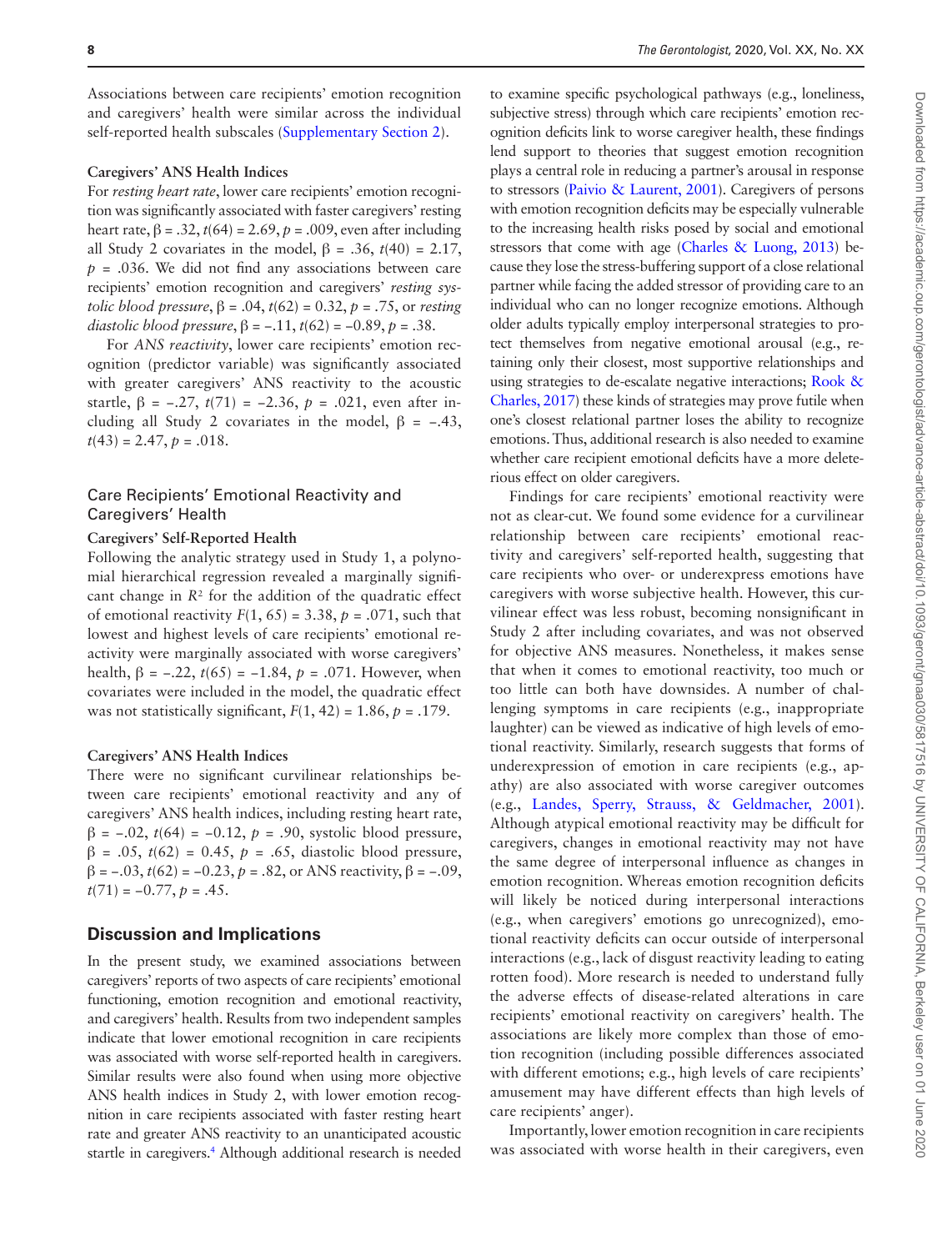after including other risk factors in our models (care recipients' diagnosis, cognitive impairments, neuropsychiatric symptoms, caregiving demands associated with care recipients' iADLs, caregivers' social support). Moreover, care recipients' emotional functioning and neuropsychiatric symptoms were both independently associated with caregivers' health, suggesting that differences in basic aspects of care recipients' emotional functioning, as well as more pathological neuropsychiatric symptoms, can each take a toll on caregivers' health. Care recipients' emotion recognition, however, appeared to be a better predictor of caregivers' health than caregiving demands associated with care recipients' iADLs, caregivers' social support from people other than the care recipient, and care recipients' cognitive impairments. These findings suggest that care recipients' emotional functioning is an important risk factor for caregivers' health problems, above and beyond the effects of these other well-established risk factors.

# The Value of Caregivers' Reports of Care Recipients' Emotional Functioning

Taken together, these findings underscore the value that caregivers' reports of care recipients' emotional functioning have for explaining some of the individual differences in caregivers' health. Previous research suggests laboratory measures of care recipients' emotional functioning are useful for predicting adverse caregiver outcomes [\(Brown](#page-9-2)  [et al., 2018;](#page-9-2) [Chen et al., 2017](#page-9-3)). Despite their utility, laboratory assessments of care recipients' emotional functioning can be quite labor- and time-intensive and typically require additional equipment and expertise. Compared to laboratory assessments, caregivers' reports have the advantage of being based on viewing emotional functioning in natural environments and over longer periods of time. Moreover, caregivers' reports can be easily implemented into largescale epidemiological and population-based studies, which may provide more generalizable findings than those associated with laboratory studies that do not use representative samples. Importantly, in the current study, caregivers' reports showed specificity of prediction, with reports of care recipients' emotion recognition having different associations with caregivers' health than reports of care recipients' emotional reactivity. These findings highlight the value of asking caregivers more differentiated questions about multiple aspects of care recipients' emotional functioning.

#### Strengths and Limitations

Strengths of the current studies include using two independent samples of participants encompassing a diverse set of neurodegenerative diseases; assessing multiple aspects of care recipients' emotional functioning (emotion recognition, emotional reactivity); comparing emotional functioning to other well-established risk factors for poor caregiver health; and including both self-report

and objective measures of caregivers' health. Limitations include the use of caregivers' reports of emotional functioning, which may introduce bias, and the cross-sectional design, which prevents the determination of causal and temporal relationships. These limitations leave open the possibility that caregivers' health (and other factors) may affect caregivers' reports of care recipients' emotional functioning, which could influence the strength of observed associations. Although the well-established impact of neurodegenerative diseases on emotional functioning (e.g., [Rankin et al., 2006](#page-10-20)) suggests care recipients' emotional deficits lead to declines in caregivers' health, the other direction of causal influence is certainly plausible. For example, lower levels of caregivers' mental health predict earlier care recipient mortality ([Lwi, Ford, Casey, Miller, &](#page-10-21)  [Levenson, 2017](#page-10-21)). Future research should directly address the direction of causality using longitudinal designs and assess factors that might moderate associations between care recipients' emotional functioning and caregivers' health such as relationship type (e.g., child vs spouse), gender, coresidence with care-recipient, age, and cultural background (e.g., cultures that differ in their views regarding familial roles and responsibilities).

#### **Conclusions**

Our findings point to robust linear associations between deficits in care recipients' emotion recognition and poor caregivers' health (whether measured by self-report or ANS indices). We also found less robust curvilinear relationships between care recipients' emotional reactivity and caregivers' self-reported health such that highest and lowest levels of care recipients' emotional reactivity are associated with poor caregivers' self-reported health, but not caregivers' physiological responding. These findings have both theoretical and practical implications. Findings are consistent with theories that suggest caregivers of loved ones with neurodegenerative diseases experience greater health problems due in part to specific stressors resulting from their partner's neurodegeneration. Findings highlight specific associations between particular aspects of care recipients' emotional functioning and caregivers' health and suggest the possibility of using this kind of information to identify and intervene to help caregivers who may be at heightened risk for adverse health outcomes. With the aging population and increasing prevalence of neurodegenerative diseases casting more people into the caregiver role, early detection of and intervention with caregivers at risk has the potential to ameliorate some of the staggering health consequences of caregiving.

## **Author Notes**

<span id="page-8-0"></span><sup>1</sup>A subset of participants from the Study 1 sample ( $n = 154$ ) were included in a previous study that examined the relationship between care recipients' empathic accuracy measured using a variety of objective laboratory tasks and caregiver depressive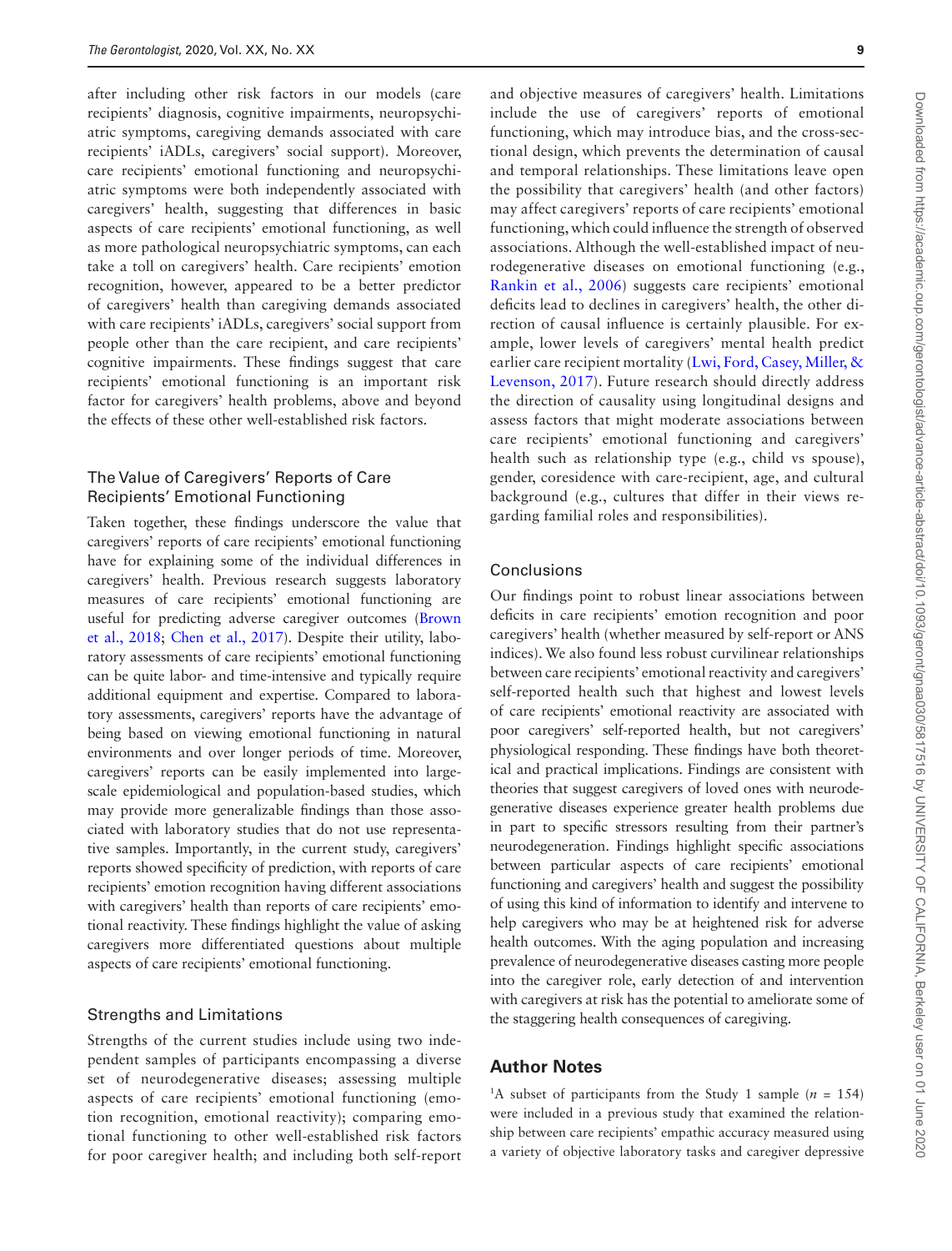symptoms (Brown et al., 2018). None of the current analyses regarding caregiver ratings of recipient emotional functioning, reported health, or caregiver ANS measures have been reported in other publications.

<span id="page-9-14"></span>2 This curvilinear pattern of association was similar across some positive and negative emotions (e.g., joy,  $\beta = -.15$ ,  $t(169) = -1.86$ ,  $p = .065$  and anger,  $\beta = -.16$ ,  $t(173) = -2.21$ ,  $p = .028$ .

<span id="page-9-15"></span>3 For consistency, we examined whether there was a quadratic effect of care recipients' emotion recognition on caregivers' self-reported health; this effect was nonsignificant,  $\beta = .05$ ,  $t(166) = 0.71, p = .48.$ 

<span id="page-9-17"></span>4 Care recipients' emotion recognition was not related to resting blood pressure. It is possible we did not find associations because both elevated and lowered blood pressure can be indicative of health problems. In addition, associations between care recipients' lack of emotion recognition and caregivers' blood pressure may only arise over time, following caregivers' longerterm exposure to stress. Alternatively, the lack of associations may result from blood pressure measures being based on a single reading (vs the typical practice of averaging multiple readings).

# **Supplementary Material**

Supplementary data are available at *The Gerontologist* online.

# **Funding**

This work was supported by the National Institute on Aging (R01AG041762 to R. W. Levenson; P01AG019724 and F31AG059378 to C. L. Brown). The content is solely the responsibility of the authors and does not necessarily represent the official views of the National Institutes of Health.

# **Acknowledgments**

The authors would like to thank members of the Berkeley Psychophysiology Laboratory and the Memory and Aging Center for their help conducting the study.

# **Conflict of Interest**

None reported.

# **References**

- <span id="page-9-1"></span>Allegri, R. F., Sarasola, D., Serrano, C. M., Taragano, F. E., Arizaga, R. L., Butman, J., & Loñ, L. (2006). Neuropsychiatric symptoms as a predictor of caregiver burden in Alzheimer's disease. *Neuropsychiatric Disease and Treatment*, **2**, 105–110.
- <span id="page-9-11"></span>Ascher, E. (2012). *From lab to life: Concordance between laboratory and caregiver assessment of emotion in dementia*. Berkeley: University of California. Retrieved from [https://escholarship.](https://escholarship.org/uc/item/8201h65p) [org/uc/item/8201h65p](https://escholarship.org/uc/item/8201h65p)
- <span id="page-9-6"></span>Brown, C. L., Beckes, L., Allen, J. P., & Coan, J. A. (2017). Subjective general health and the social regulation of hypothalamic activity. *Psychosomatic Medicine*, **79**, 670–673. doi:[10.1097/](https://doi.org/10.1097/PSY.0000000000000468) [PSY.0000000000000468](https://doi.org/10.1097/PSY.0000000000000468)
- <span id="page-9-2"></span>Brown, C. L., Lwi, S. J., Goodkind, M. S., Rankin, K. P., Merrilees, J., Miller, B. L., & Levenson, R. W. (2018). Empathic accuracy deficits in patients with neurodegenerative disease: Association with caregiver depression. *The American Journal of Geriatric Psychiatry*, **26**, 484–493. doi:[10.1016/j.jagp.2017.10.012](https://doi.org/10.1016/j.jagp.2017.10.012)
- <span id="page-9-18"></span>Charles, S. T., & Luong, G. (2013). Emotional experience across adulthood: The theoretical model of strength and vulnerability integration. *Current Directions in Psychological Science,* **22**(6), 443–448. doi:[10.1177/0963721413497013](https://doi.org/10.1177/0963721413497013)
- <span id="page-9-3"></span>Chen, K. H., Wells, J. L., Otero, M. C., Lwi, S. J., Haase, C. M., & Levenson, R. W. (2017). Greater experience of negative non-target emotions by patients with neurodegenerative diseases is related to lower emotional well-being in caregivers. *Dementia and Geriatric Cognitive Disorders*, **44**, 245–255. doi:[10.1159/000481132](https://doi.org/10.1159/000481132)
- <span id="page-9-8"></span>Cohen, S., Janicki-Deverts, D., & Miller, G. E. (2007). Psychological stress and disease. *JAMA*, **298**, 1685–1687. doi:[10.1001/](https://doi.org/10.1001/jama.298.14.1685) [jama.298.14.1685](https://doi.org/10.1001/jama.298.14.1685)
- <span id="page-9-13"></span>Cummings, J. L. (1997). The neuropsychiatric inventory: Assessing psychopathology in dementia patients. *Neurology,* **48**(5 Suppl. 6), 10S–16S. doi[:10.1212/WNL.48.5\\_Suppl\\_6.10S](https://doi.org/10.1212/WNL.48.5_Suppl_6.10S)
- <span id="page-9-0"></span>Dassel, K. B., Carr, D. C., & Vitaliano, P. (2017). Does caring for a spouse with dementia accelerate cognitive decline? Findings from the Health and Retirement Study. *The Gerontologist*, **57**, 319–328. doi:[10.1093/geront/gnv148](https://doi.org/10.1093/geront/gnv148)
- <span id="page-9-12"></span>Folstein, M. F., Folstein, S. E., & McHugh, P. R. (1975). "Minimental state". A practical method for grading the cognitive state of patients for the clinician. *Journal of Psychiatric Research*, **12**, 189–198. doi:[10.1016/0022-3956\(75\)90026-6](https://doi.org/10.1016/0022-3956(75)90026-6)
- <span id="page-9-9"></span>Greenland, P., Daviglus, M. L., Dyer, A. R., Liu, K., Huang, C. F., Goldberger, J. J., & Stamler, J. (1999). Resting heart rate is a risk factor for cardiovascular and noncardiovascular mortality: The Chicago Heart Association Detection Project in Industry. *American Journal of Epidemiology*, **149**, 853–862. doi:[10.1093/](https://doi.org/10.1093/oxfordjournals.aje.a009901) [oxfordjournals.aje.a009901](https://doi.org/10.1093/oxfordjournals.aje.a009901)
- <span id="page-9-16"></span>Gross, J. J., & Levenson, R. W. (1997). Hiding feelings: the acute effects of inhibiting negative and positive emotion. *Journal of abnormal psychology,* **106**(1), 95.
- <span id="page-9-7"></span>Hakulinen, C., Pulkki-Råback, L., Jokela, M., E Ferrie, J., Aalto, A. M., Virtanen, M.,…Elovainio, M. (2016). Structural and functional aspects of social support as predictors of mental and physical health trajectories: Whitehall II cohort study. *Journal of Epidemiology and Community Health*, **70**, 710–715. doi:[10.1136/jech-2015-206165](https://doi.org/10.1136/jech-2015-206165)
- <span id="page-9-5"></span>Heffner, K. L., Loving, T. J., Kiecolt-Glaser, J. K., Himawan, L. K., Glaser, R., & Malarkey, W. B. (2006). Older spouses' cortisol responses to marital conflict: Associations with demand/withdraw communication patterns. *Journal of Behavioral Medicine*, **29**, 317–325. doi:[10.1007/s10865-006-9058-3](https://doi.org/10.1007/s10865-006-9058-3)
- <span id="page-9-10"></span>Kamarck, T. W., Everson, S. A., Kaplan, G. A., Manuck, S. B., Jennings, J. R., Salonen, R., & Salonen, J. T. (1997). Exaggerated blood pressure responses during mental stress are associated with enhanced carotid atherosclerosis in middle-aged Finnish men: Findings from the Kuopio Ischemic Heart Disease Study. *Circulation*, **96**, 3842–3848. doi[:10.1161/01.cir.96.11.3842](https://doi.org/10.1161/01.cir.96.11.3842)
- <span id="page-9-4"></span>Kemeny, M. E. (2003). The psychobiology of stress. *Current Directions in Psychological Science,* **12**(4), 124–129. doi:[10.1111/1467–8721.01246](https://doi.org/10.1111/1467–8721.01246)